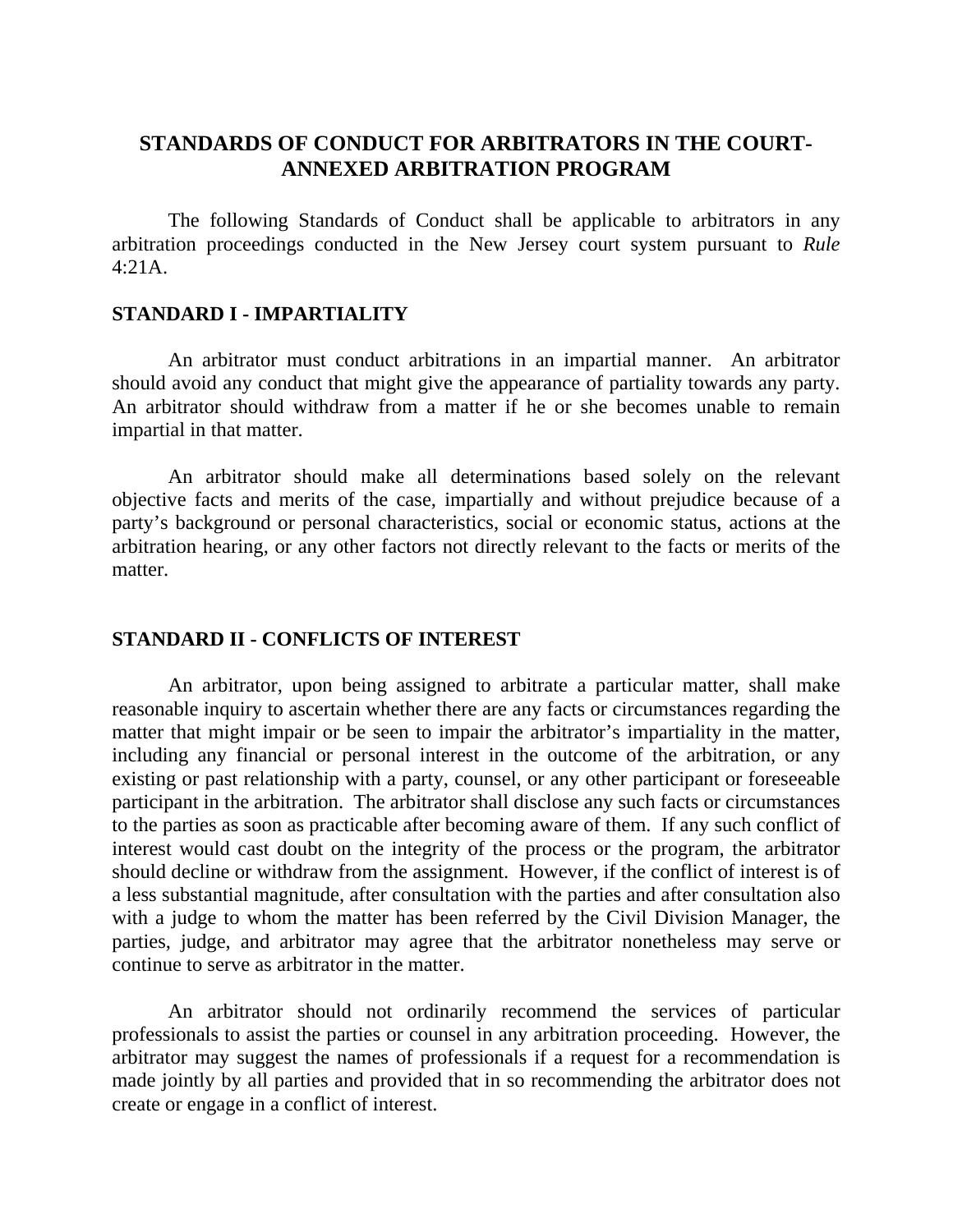#### **STANDARD III - COMPETENCE**

In order to serve as an arbitrator, an individual must have a sufficient level of experience and competence to handle arbitrations of the type of matter in dispute. If an arbitrator believes that he or she does not possess the level of competence or experience necessary to handle a particular matter, he or she should not serve as an arbitrator in that matter and thus should decline the assignment or withdraw from the case.

### **STANDARD IV - CONFIDENTIALITY**

An arbitrator serves in a quasi-judicial capacity and, as such, shall treat all information obtained during the course of an arbitration proceeding consistent with *Rule* 1:38 of the Rules of Court. An arbitrator should never use information acquired during an arbitration proceeding to gain a personal advantage or benefit, to gain an advantage or benefit for others, or to adversely affect the interests of another.

## **STANDARD V - QUALITY OF THE PROCESS**

Arbitrators shall conduct arbitration proceedings fairly, diligently, judiciously, and in a manner respectful of all parties and participants. This requires a commitment by the arbitrator to fairness, high standards, due process, diligence, sensitivity toward the parties, and maintenance of an atmosphere of respect among the parties. An arbitrator should explain to all participants at the outset of the process the procedures that will be followed in the process.

An arbitrator should accept an assignment to serve as an arbitrator only if able to commit the time and attention necessary for to the fair and effective handling and resolution of the matter. The arbitrator should conform to any time deadlines required by the Rules of Court.

An arbitrator should treat parties and counsel with sensitivity, with civility and with respect, and should encourage the parties and counsel to treat each other in the same way.

The arbitrator should provide each party or counsel with an adequate and fair opportunity to make their presentation in the matter and to challenge the presentation of their adversaries. The arbitrator should determine the matter based solely on the parties' presentations on the merits.